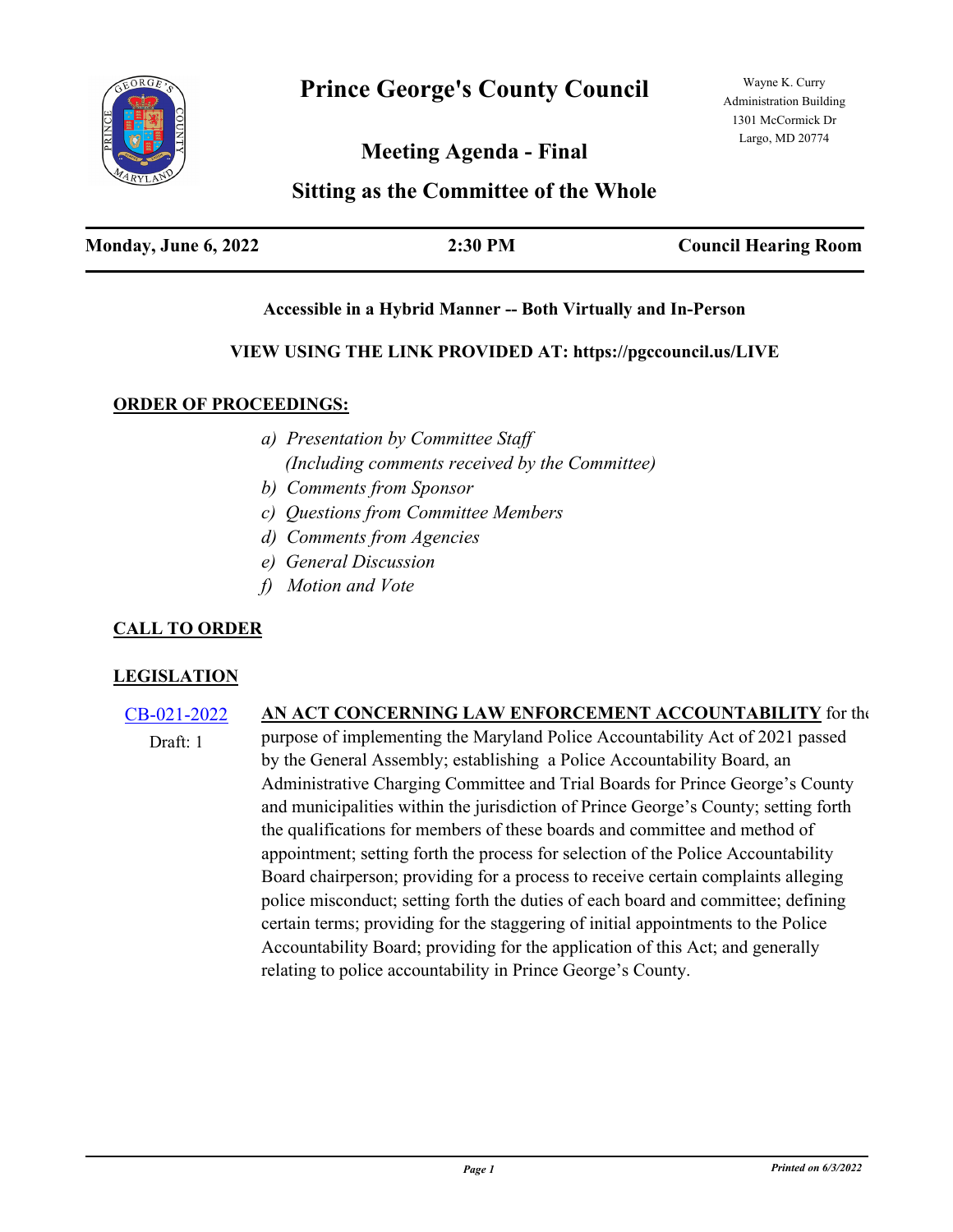|                         |                                                                                                                                                                                                                                                                                                                                           | <b>Attachment(s): B2022021</b>                    |                                                                        |  |  |
|-------------------------|-------------------------------------------------------------------------------------------------------------------------------------------------------------------------------------------------------------------------------------------------------------------------------------------------------------------------------------------|---------------------------------------------------|------------------------------------------------------------------------|--|--|
|                         |                                                                                                                                                                                                                                                                                                                                           | CB-021-2022 AIS                                   |                                                                        |  |  |
|                         |                                                                                                                                                                                                                                                                                                                                           | CB-021-2022 Transmittal                           |                                                                        |  |  |
|                         |                                                                                                                                                                                                                                                                                                                                           |                                                   | CB-021-2022 PAFI Revised                                               |  |  |
|                         |                                                                                                                                                                                                                                                                                                                                           | <b>CB-021-2022 PAFI</b>                           |                                                                        |  |  |
|                         |                                                                                                                                                                                                                                                                                                                                           |                                                   | CB-021-2022 Proposed Draft 3                                           |  |  |
|                         |                                                                                                                                                                                                                                                                                                                                           | CB-021-2022 Proposed Consolidated Amendment Sheet |                                                                        |  |  |
|                         | <b>Legislative History:</b>                                                                                                                                                                                                                                                                                                               |                                                   |                                                                        |  |  |
|                         | 4/5/22                                                                                                                                                                                                                                                                                                                                    | County Council                                    | presented and referred to the Sitting<br>as the Committee of the Whole |  |  |
|                         | 4/26/22                                                                                                                                                                                                                                                                                                                                   | Sitting as the Committee of<br>the Whole          | Held in Committee                                                      |  |  |
|                         | 5/9/22                                                                                                                                                                                                                                                                                                                                    | Sitting as the Committee of<br>the Whole          | Held in Committee                                                      |  |  |
|                         | 5/31/22                                                                                                                                                                                                                                                                                                                                   | Sitting as the Committee of<br>the Whole          | Held in Committee                                                      |  |  |
| CB-022-2022<br>Draft: 1 | AN ACT REPEALING THE CITIZEN COMPLAINT OVERSIGHT PANEL A<br><b>PART OF THE NEW PRINCE GEORGE'S COUNTY LAWS BEING</b><br><b>ENACTED IN ACCORDANCE WITH THE STATE OF MARYLAND POLIC</b><br><b>ACCOUNTABILITY ACT OF 2021</b> for the purpose of repealing, in its entirety<br>Subtitle 18, Subdivision 3-Citizen Complaint Oversight Panel. |                                                   |                                                                        |  |  |
|                         | <u>Attachment(s)</u> :<br>B <sub>2022022</sub>                                                                                                                                                                                                                                                                                            |                                                   |                                                                        |  |  |
|                         |                                                                                                                                                                                                                                                                                                                                           | CB-022-2022 AIS                                   |                                                                        |  |  |
|                         |                                                                                                                                                                                                                                                                                                                                           | <b>CB-022-2022 PAFI</b>                           |                                                                        |  |  |
|                         |                                                                                                                                                                                                                                                                                                                                           | CB-022-2022 Transmittal                           |                                                                        |  |  |
|                         | <b>Legislative History:</b>                                                                                                                                                                                                                                                                                                               |                                                   |                                                                        |  |  |
|                         | 4/5/22                                                                                                                                                                                                                                                                                                                                    | County Council                                    | presented and referred to the Sitting<br>as the Committee of the Whole |  |  |
|                         | 4/26/22                                                                                                                                                                                                                                                                                                                                   | Sitting as the Committee of<br>the Whole          | Held in Committee                                                      |  |  |
|                         | 5/9/22                                                                                                                                                                                                                                                                                                                                    | Sitting as the Committee of<br>the Whole          | Held in Committee                                                      |  |  |
|                         | 5/31/22                                                                                                                                                                                                                                                                                                                                   | Sitting as the Committee of<br>the Whole          | Held in Committee                                                      |  |  |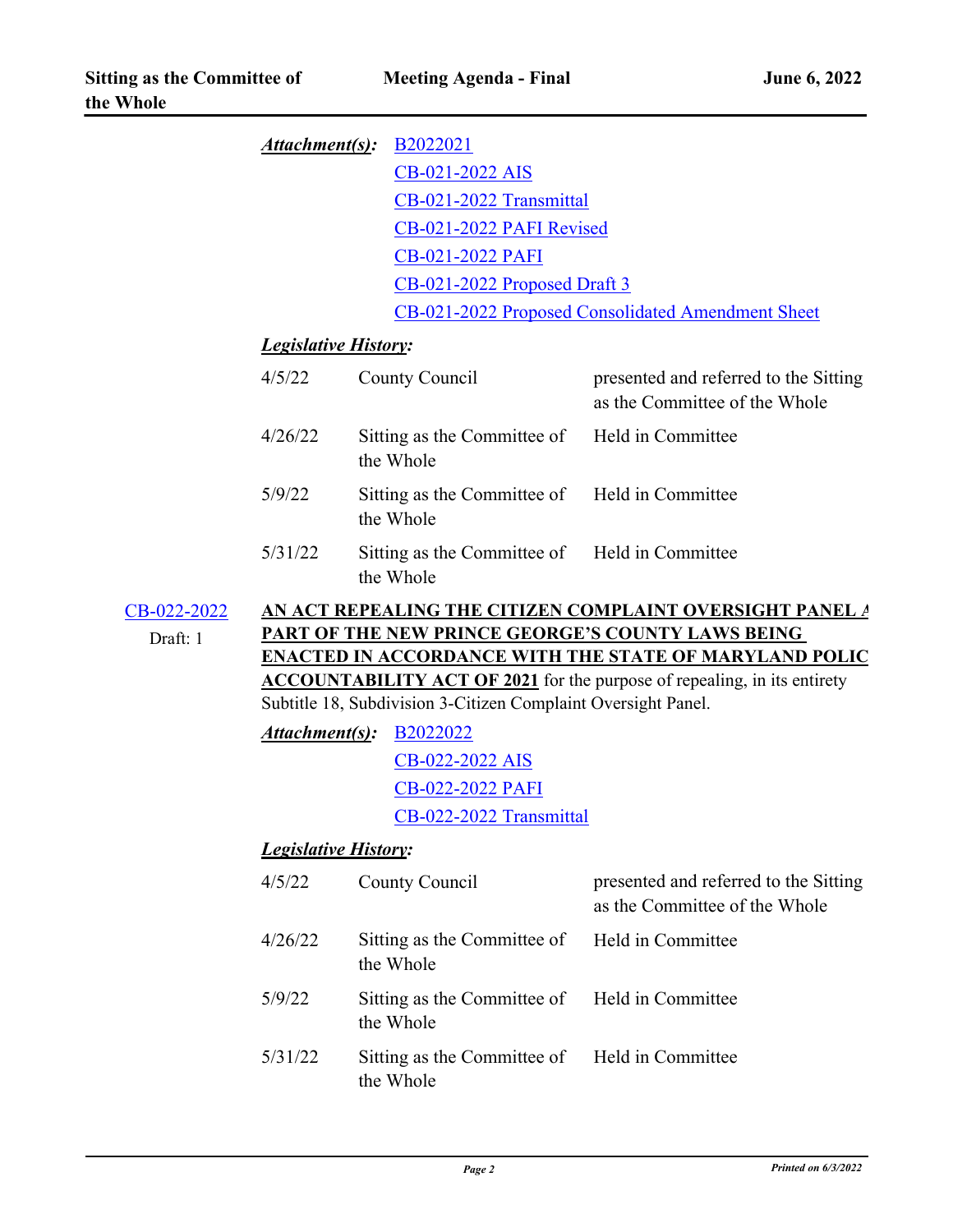| CB-023-2022 |                                                                                                                   | AN ACT REPEALING THE PRINCE GEORGE'S COUNTY POLICE                                 |                                                                        |  |  |  |
|-------------|-------------------------------------------------------------------------------------------------------------------|------------------------------------------------------------------------------------|------------------------------------------------------------------------|--|--|--|
| Draft: 1    |                                                                                                                   | <b>DEPARTMENT USE OF FORCE STATUTORY PROVISION AS PART OF</b>                      |                                                                        |  |  |  |
|             | THE NEW COUNTY LAWS BEING ENACTED IN ACCORDANCE WITH<br>THE STATE OF MARYLAND POLICE ACCOUNTABILITY ACT OF 2021 f |                                                                                    |                                                                        |  |  |  |
|             |                                                                                                                   |                                                                                    |                                                                        |  |  |  |
|             |                                                                                                                   | the purpose of repealing Section 18-156 - Use of Force.                            |                                                                        |  |  |  |
|             | Attachment(s):                                                                                                    | B <sub>2022023</sub>                                                               |                                                                        |  |  |  |
|             |                                                                                                                   | CB-023-2022 AIS                                                                    |                                                                        |  |  |  |
|             |                                                                                                                   | CB-023-2022 PAFI                                                                   |                                                                        |  |  |  |
|             |                                                                                                                   | CB-023-2022 Transmittal                                                            |                                                                        |  |  |  |
|             | <b>Legislative History:</b>                                                                                       |                                                                                    |                                                                        |  |  |  |
|             | 4/5/22                                                                                                            | County Council                                                                     | presented and referred to the Sitting<br>as the Committee of the Whole |  |  |  |
|             | 4/26/22                                                                                                           | Sitting as the Committee of<br>the Whole                                           | Held in Committee                                                      |  |  |  |
|             | 5/9/22                                                                                                            | Sitting as the Committee of<br>the Whole                                           | Held in Committee                                                      |  |  |  |
|             | 5/31/22                                                                                                           | Sitting as the Committee of<br>the Whole                                           | Held in Committee                                                      |  |  |  |
| CB-024-2022 |                                                                                                                   | AN ACT CONCERNING PARTICIPATION BY PUBLIC SAFETY                                   |                                                                        |  |  |  |
| Draft: 1    |                                                                                                                   | <b>EMPLOYEES IN CERTAIN MATTERS AND USE OF COUNTY</b>                              |                                                                        |  |  |  |
|             | <b>RESOURCES BY POLICE OFFICERS DURING PARTICIPATION IN</b>                                                       |                                                                                    |                                                                        |  |  |  |
|             |                                                                                                                   | <b>THOSE MATTERS</b> for the purpose of amending and clarifying certain prohibited |                                                                        |  |  |  |
|             |                                                                                                                   | conduct for employees of Prince George's County, Maryland.                         |                                                                        |  |  |  |
|             | <u>Attachment(s)</u> :                                                                                            | B <sub>2022024</sub>                                                               |                                                                        |  |  |  |
|             |                                                                                                                   | <u>CB-024-2022 AIS</u>                                                             |                                                                        |  |  |  |
|             |                                                                                                                   | CB-024-2022 PAFI                                                                   |                                                                        |  |  |  |
|             |                                                                                                                   | CB-024-2022 Transmittal                                                            |                                                                        |  |  |  |
|             |                                                                                                                   | <b>Legislative History:</b>                                                        |                                                                        |  |  |  |
|             | 4/5/22                                                                                                            | County Council                                                                     | presented and referred to the Sitting<br>as the Committee of the Whole |  |  |  |
|             | 4/26/22                                                                                                           | Sitting as the Committee of<br>the Whole                                           | Held in Committee                                                      |  |  |  |
|             | 5/9/22                                                                                                            | Sitting as the Committee of<br>the Whole                                           | Held in Committee                                                      |  |  |  |
|             | 5/31/22                                                                                                           | Sitting as the Committee of                                                        | Held in Committee                                                      |  |  |  |

the Whole